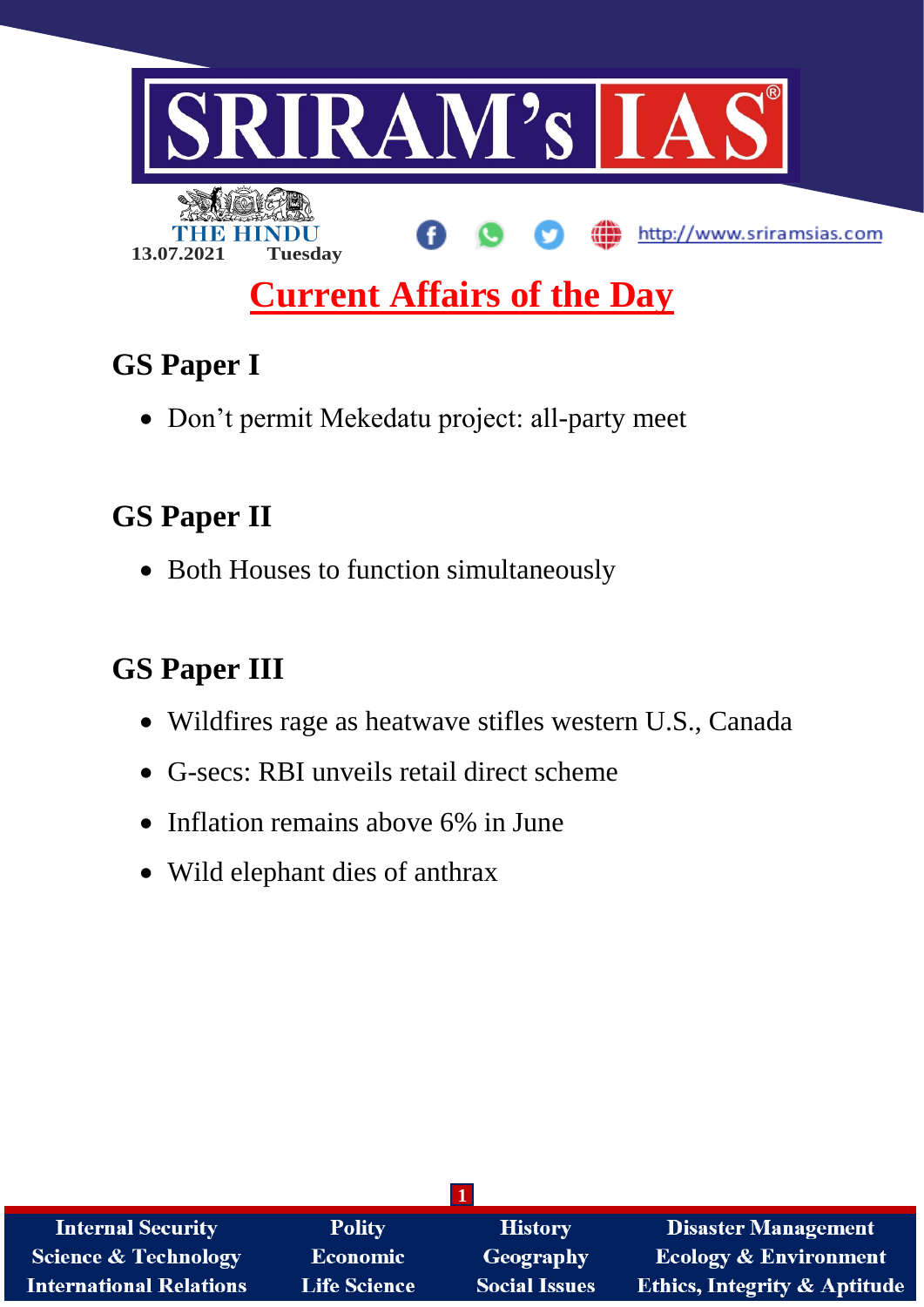

- unanimously passed a resolution, urging the Union government not to accord permission to Karnataka for building a dam across the Cauvery at Mekedatu.
- 2. The resolution said no construction must be undertaken at Mekedatu without the permission of the downstream States as per the Supreme Court's ruling.
- 3. The parties observed that the project would affect the water supply for the farmers of Tamil Nadu. The project, which goes against the Supreme Court's judgment, is a "challenge" to the Constitution, the resolution said. Hence, all the departments of the Union government concerned should not grant any permission for the project.
- 4. Through another resolution, the parties extended their support to the State government's measures to prevent Karnataka from building the dam. The meeting also resolved to send an all-party team with copies of the resolutions to the Union government.

## **Both Houses to function simultaneously**

- 1. For the first time since the COVID-19 pandemic outbreak in March 2020, sessions of both Houses of Parliament — the Lok Sabha and the Rajya Sabha — will be held simultaneously, ending the two-shift routine followed since September last.
- 2. Mr Birla said while the high percentage of fully vaccinated members was a relief, there would be no laxity in following COVID-19 protocols. All members would be expected to wear masks both inside the House chamber and outside.
- 3. The only difference this time would be that the members would sit in their respective chambers. In the last two sessions, to maintain social distancing, the Rajya Sabha met in the morning and the Lok Sabha in the afternoon.
- 4. Mr Birla said the new Parliament building, which was under construction as part of the Central Vista, would be in place in time. "The construction is about 10 days behind the schedule, but will be completed soon," he noted.

| <b>Internal Security</b>        | <b>Polity</b>       | <b>History</b>       | <b>Disaster Management</b>              |  |  |  |
|---------------------------------|---------------------|----------------------|-----------------------------------------|--|--|--|
| <b>Science &amp; Technology</b> | <b>Economic</b>     | Geography            | <b>Ecology &amp; Environment</b>        |  |  |  |
| <b>International Relations</b>  | <b>Life Science</b> | <b>Social Issues</b> | <b>Ethics, Integrity &amp; Aptitude</b> |  |  |  |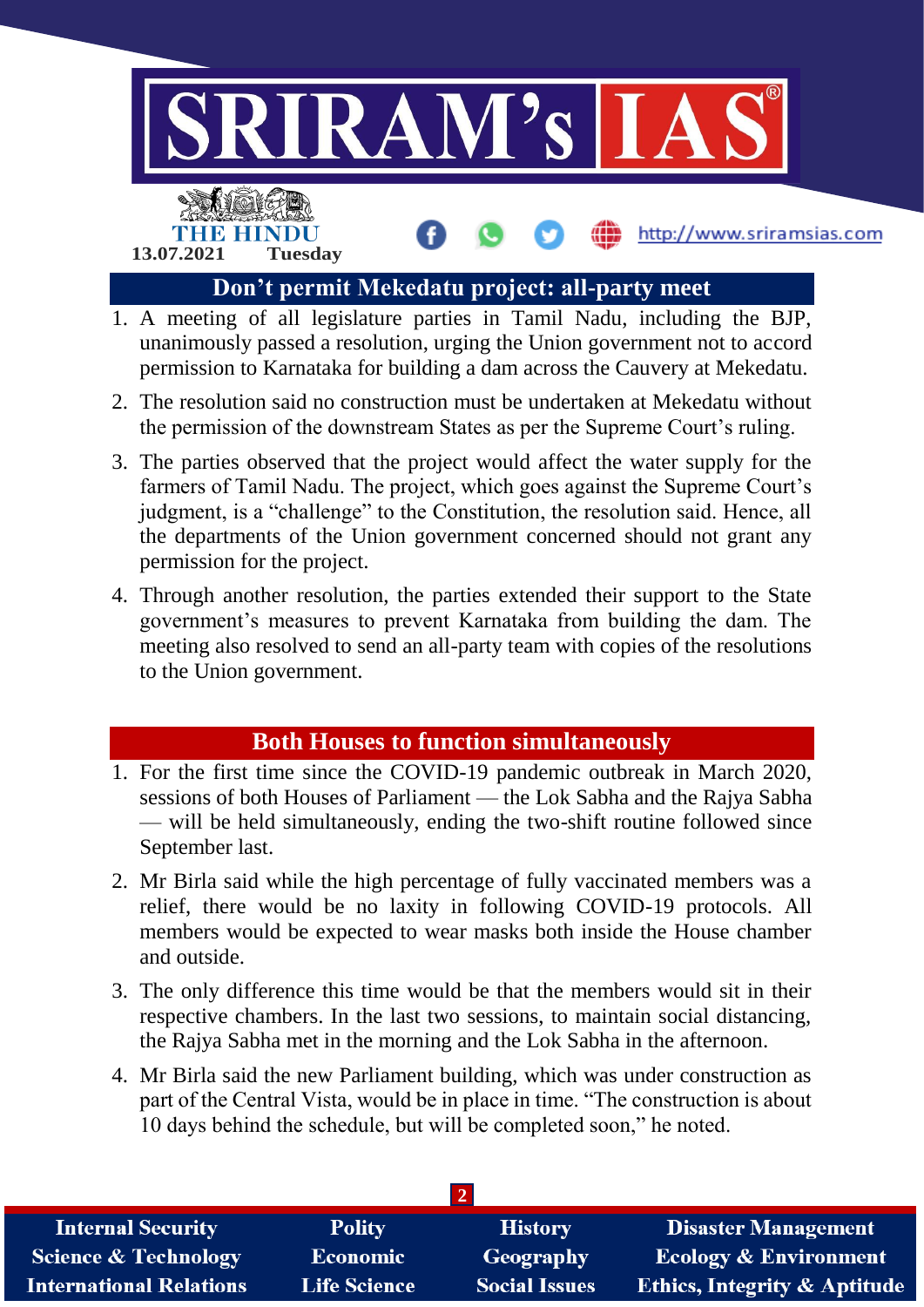

- temperatures to start the week, with heat warnings still in place and authorities struggling to reign in wildfires in both countries.
- 2. Sweltering conditions hit much of the Pacific seaboard and as far inland as the western edge of the Rocky Mountains on Saturday and Sunday, in a dramatic, prolonged heatwave expert attribute directly to climate change.
- 3. The U.S. National Weather Service (NWS) had warned the dangerous temperatures will continue in the region for the early part of the week, forecasting highs of up to 115 degrees Fahrenheit (46 Celsius) in southern California.
- 4. Canadian meteorologists predicted highs approaching 90 degrees Fahrenheit (32 Celsius) — well above seasonal norms — would continue in parts of western Canada on Monday.

#### **G-secs: RBI unveils retail direct scheme**

- 1. The RBI announced the unveiling of a scheme under which retail investors will be allowed to open retail direct gilt accounts (RDG) directly with the central bank.
- 2. This account can be opened through a dedicated online portal, which will provide registered users access to the primary issuance of government securities and to NDS-OM.
- 3. The scheme is a one-stop solution to facilitate investment in government securities (G-secs) by individual investors, the regulator said.

#### **Inflation remains above 6% in June**

Fuel and light inflation touches 12.7%, oils, fats and eggs lead to food price spike.

## **Highlights:**

1. After touching a six-month high in May, retail inflation remained virtually unchanged in June at about 6.3%, staying out of the central bank's comfort zone for the second month in a row.

| <b>Internal Security</b>        | <b>Polity</b>       | <b>History</b>       | <b>Disaster Management</b>              |  |  |
|---------------------------------|---------------------|----------------------|-----------------------------------------|--|--|
| <b>Science &amp; Technology</b> | Economic            | Geography            | <b>Ecology &amp; Environment</b>        |  |  |
| <b>International Relations</b>  | <b>Life Science</b> | <b>Social Issues</b> | <b>Ethics, Integrity &amp; Aptitude</b> |  |  |